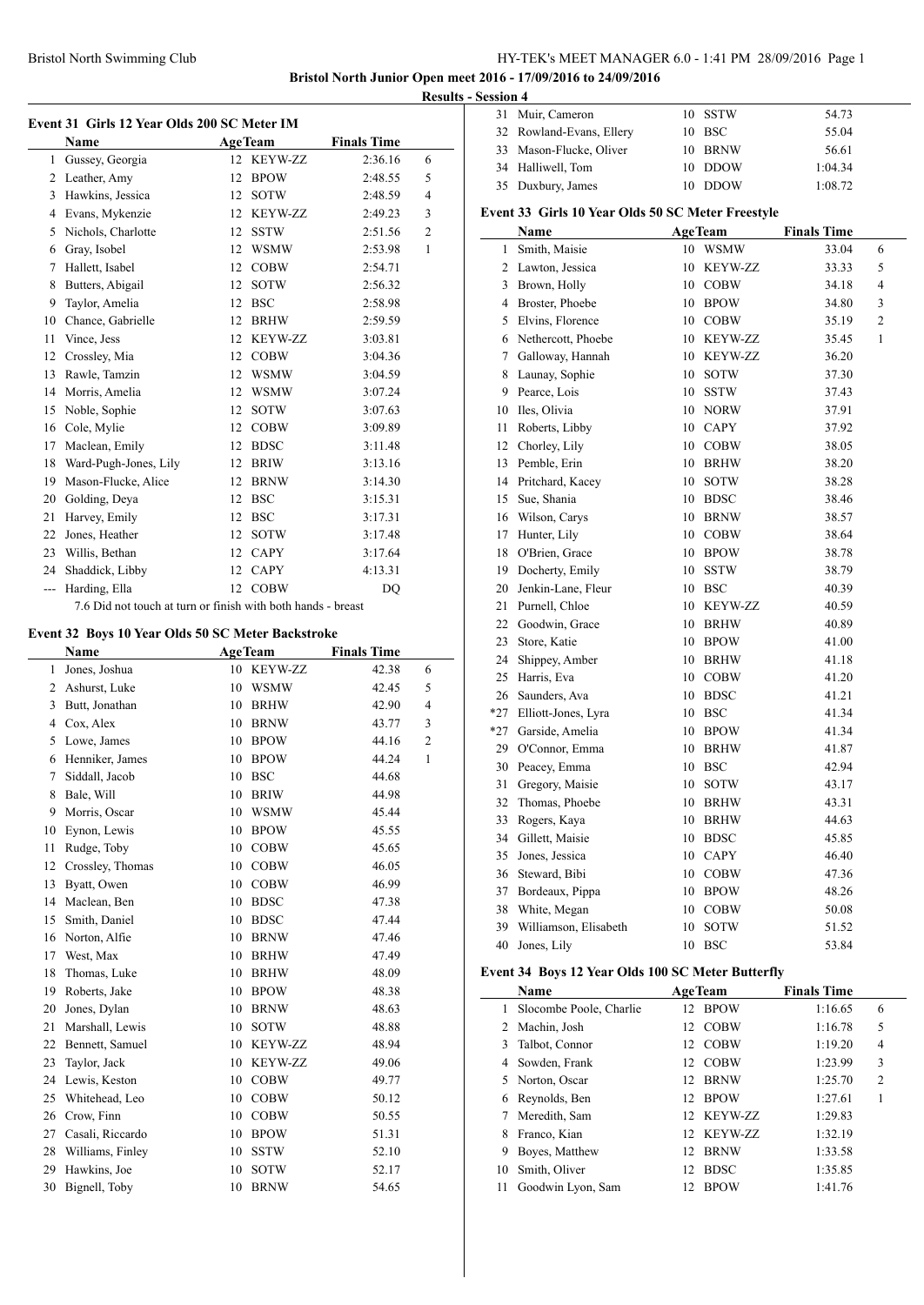$\frac{1}{2}$ 

#### Bristol North Swimming Club HY-TEK's MEET MANAGER 6.0 - 1:41 PM 28/09/2016 Page 2

**Bristol North Junior Open meet 2016 - 17/09/2016 to 24/09/2016 Results - Session 4**

L.

# **(Event 34 Boys 12 Year Olds 100 SC Meter Butterfly)**

|                                                                      | <b>Name</b>         |  | <b>AgeTeam</b> | <b>Finals Time</b> |  |  |  |  |
|----------------------------------------------------------------------|---------------------|--|----------------|--------------------|--|--|--|--|
|                                                                      | 12 Richardson, Jude |  | 12 COBW        | 1:52.16            |  |  |  |  |
|                                                                      | --- Bell, Edward    |  | 12 BSC         | DO                 |  |  |  |  |
| 8.4 At turn or finish, touch not simultaneous or hands not separated |                     |  |                |                    |  |  |  |  |
|                                                                      | --- Reynolds, Max   |  | 12 WSMW        | DO                 |  |  |  |  |
|                                                                      |                     |  |                |                    |  |  |  |  |

# 8.3 Alternating movement of legs or feet

# **Event 35 Girls 12 Year Olds 100 SC Meter Breaststroke**

|                | Name                  |    | <b>AgeTeam</b> | <b>Finals Time</b> |                |
|----------------|-----------------------|----|----------------|--------------------|----------------|
| 1              | Gussey, Georgia       | 12 | KEYW-ZZ        | 1:21.81            | 6              |
| 2              | Morris, Amelia        | 12 | <b>WSMW</b>    | 1:30.16            | 5              |
| 3              | Gray, Isobel          | 12 | <b>WSMW</b>    | 1:31.30            | $\overline{4}$ |
| 4              | Hallett, Isabel       | 12 | <b>COBW</b>    | 1:31.94            | 3              |
| 5              | Leather, Amy          | 12 | <b>BPOW</b>    | 1:32.84            | $\overline{2}$ |
| 6              | Evans, Mykenzie       | 12 | KEYW-ZZ        | 1:32.89            | 1              |
| 7              | Noble, Sophie         | 12 | <b>SOTW</b>    | 1:35.96            |                |
| 8              | Taylor, Amelia        | 12 | <b>BSC</b>     | 1:36.82            |                |
| 9              | Nichols, Charlotte    | 12 | <b>SSTW</b>    | 1:36.83            |                |
| 10             | Harding, Ella         | 12 | <b>COBW</b>    | 1:38.68            |                |
| 11             | Rawle, Tamzin         | 12 | <b>WSMW</b>    | 1:39.04            |                |
| 12             | Butters, Abigail      | 12 | <b>SOTW</b>    | 1:40.47            |                |
| 13             | Chance, Gabrielle     | 12 | <b>BRHW</b>    | 1:41.22            |                |
| 14             | Harvey, Emily         | 12 | <b>BSC</b>     | 1:42.43            |                |
| 15             | Cole, Mylie           | 12 | <b>COBW</b>    | 1:43.98            |                |
| 16             | Laraman, Angharad     | 12 | <b>WSMW</b>    | 1:44.36            |                |
| 17             | Golding, Deya         | 12 | <b>BSC</b>     | 1:44.54            |                |
| 18             | Mason-Flucke, Alice   | 12 | <b>BRNW</b>    | 1:45.34            |                |
| 19             | Crossley, Mia         | 12 | <b>COBW</b>    | 1:45.97            |                |
| 20             | Willis, Bethan        | 12 | <b>CAPY</b>    | 1:48.63            |                |
| 21             | Jones, Heather        | 12 | <b>SOTW</b>    | 1:56.06            |                |
| 22             | Shaddick, Libby       | 12 | <b>CAPY</b>    | 2:19.02            |                |
| $\overline{a}$ | Ward-Pugh-Jones, Lily | 12 | <b>BRIW</b>    | DQ                 |                |

7.6 Touch not simultaneous and/or hands not separated

# **Event 36A Boys 10 Year Olds 100 SC Meter IM**

|       | Name                  |    | <b>AgeTeam</b> | <b>Finals Time</b> |                |
|-------|-----------------------|----|----------------|--------------------|----------------|
| 1     | Henniker, James       | 10 | <b>BPOW</b>    | 1:31.34            | 6              |
| 2     | Rudge, Toby           | 10 | $\rm COBW$     | 1:34.55            | 5              |
| 3     | Butt, Jonathan        | 10 | <b>BRHW</b>    | 1:35.39            | $\overline{4}$ |
| 4     | Cox, Alex             | 10 | <b>BRNW</b>    | 1:36.38            | 3              |
| 5     | Jones, Joshua         | 10 | <b>KEYW-ZZ</b> | 1:36.60            | $\overline{2}$ |
| 6     | Ashurst, Luke         | 10 | <b>WSMW</b>    | 1:37.20            | $\mathbf{1}$   |
| 7     | Byatt, Owen           | 10 | <b>COBW</b>    | 1:41.41            |                |
| 8     | Siddall, Jacob        | 10 | <b>BSC</b>     | 1:41.70            |                |
| 9     | Roberts, Jake         | 10 | <b>BPOW</b>    | 1:42.04            |                |
| 10    | Morris, Oscar         | 10 | <b>WSMW</b>    | 1:43.46            |                |
| 11    | Maclean, Ben          | 10 | <b>BDSC</b>    | 1:44.20            |                |
| 12    | Crossley, Thomas      | 10 | <b>COBW</b>    | 1:45.43            |                |
| 13    | Thomas, Luke          | 10 | <b>BRHW</b>    | 1:46.16            |                |
| 14    | Williams, Finley      | 10 | <b>SSTW</b>    | 1:48.76            |                |
| 15    | Bennett, Samuel       | 10 | <b>KEYW-ZZ</b> | 1:51.62            |                |
| $*16$ | West, Max             | 10 | <b>BRHW</b>    | 1:52.35            |                |
| *16   | Taylor, Jack          | 10 | <b>KEYW-ZZ</b> | 1:52.35            |                |
| 18    | Smith, Daniel         | 10 | <b>BDSC</b>    | 1:52.62            |                |
| 19    | Jones, Dylan          | 10 | <b>BRNW</b>    | 1:56.04            |                |
| 20    | Crow, Finn            | 10 | <b>COBW</b>    | 1:56.77            |                |
| 21    | Rowland-Evans, Ellery | 10 | <b>BSC</b>     | 2:07.68            |                |
| ---   | Bale, Will            | 10 | <b>BRIW</b>    | X1:49.12           |                |
| ---   | Muir, Cameron         | 10 | <b>SSTW</b>    | DQ                 |                |

9.3 Finish of each stroke not in accordance with rules for the particular stroke

| ,,,,,,              |                                                                                  |  |         |            |  |  |  |  |  |  |
|---------------------|----------------------------------------------------------------------------------|--|---------|------------|--|--|--|--|--|--|
|                     | --- Lowe, James                                                                  |  | 10 BPOW | DO         |  |  |  |  |  |  |
|                     | 9.1 Incorrect individual stroke order (Fly, Back, Breast, Free) - IM             |  |         |            |  |  |  |  |  |  |
|                     | --- Marshall, Lewis                                                              |  | 10 SOTW | DO         |  |  |  |  |  |  |
|                     | 9.3 Finish of each stroke not in accordance with rules for the particular stroke |  |         |            |  |  |  |  |  |  |
|                     | --- Hawkins, Joe                                                                 |  | 10 SOTW | DO         |  |  |  |  |  |  |
|                     | 8.2 Arms not brought forward simultaneously - fly                                |  |         |            |  |  |  |  |  |  |
|                     | --- Norton, Alfie                                                                |  | 10 BRNW | DO         |  |  |  |  |  |  |
|                     | 7.4 Leg movements not simultaneous (alternating leg movement) - breast           |  |         |            |  |  |  |  |  |  |
|                     | --- Bignell, Toby                                                                |  | 10 BRNW | DO         |  |  |  |  |  |  |
|                     | 9.3 Finish of each stroke not in accordance with rules for the particular stroke |  |         |            |  |  |  |  |  |  |
| $\qquad \qquad - -$ | Eynon, Lewis                                                                     |  | 10 BPOW | <b>DNF</b> |  |  |  |  |  |  |
|                     | 10.2 A swimmer did not cover the whole distance – DNF - misc                     |  |         |            |  |  |  |  |  |  |

## **Event 36B Boys 12 Year Olds 100 SC Meter IM**

|    | Name              |    | <b>AgeTeam</b> | <b>Finals Time</b> |                |
|----|-------------------|----|----------------|--------------------|----------------|
| 1  | Reynolds, Ben     | 12 | <b>BPOW</b>    | 1:17.53            | 6              |
| 2  | Machin, Josh      | 12 | <b>COBW</b>    | 1:19.01            | 5              |
| 3  | West, Reuben      | 12 | <b>BRHW</b>    | 1:20.70            | 4              |
| 4  | Talbot, Connor    | 12 | <b>COBW</b>    | 1:20.80            | 3              |
| 5  | Sowden, Frank     | 12 | <b>COBW</b>    | 1:23.17            | $\overline{2}$ |
| 6  | Meredith, Sam     | 12 | <b>KEYW-ZZ</b> | 1:23.60            | 1              |
| 7  | Norton, Oscar     | 12 | <b>BRNW</b>    | 1:24.10            |                |
| 8  | Boyes, Matthew    | 12 | <b>BRNW</b>    | 1:24.44            |                |
| 9  | Wittke, Samuel    | 12 | <b>SSTW</b>    | 1:24.56            |                |
| 10 | Franco, Kian      | 12 | <b>KEYW-ZZ</b> | 1:30.62            |                |
| 11 | Smith, Oliver     | 12 | <b>BDSC</b>    | 1:30.94            |                |
| 12 | Bell, Edward      | 12 | <b>BSC</b>     | 1:31.28            |                |
| 13 | Richards, Joshua  | 12 | <b>BRIW</b>    | 1:32.79            |                |
| 14 | Rawlins, Jack     | 12 | <b>SOTW</b>    | 1:34.39            |                |
| 15 | Richardson, Jude  | 12 | <b>COBW</b>    | 1:36.84            |                |
| 16 | Reynolds, Max     | 12 | WSMW           | 1:37.12            |                |
| 17 | Goodwin Lyon, Sam | 12 | <b>BPOW</b>    | 1:39.52            |                |

#### **Event 37 Girls 10 Year Olds 50 SC Meter Backstroke**

|                | Name                |    | <b>AgeTeam</b> | <b>Finals Time</b> |                |
|----------------|---------------------|----|----------------|--------------------|----------------|
| 1              | Smith, Maisie       | 10 | <b>WSMW</b>    | 39.64              | 6              |
| $\overline{c}$ | Brown, Holly        | 10 | <b>COBW</b>    | 39.74              | 5              |
| 3              | Lawton, Jessica     | 10 | <b>KEYW-ZZ</b> | 40.20              | $\overline{4}$ |
| 4              | Launay, Sophie      | 10 | <b>SOTW</b>    | 41.11              | 3              |
| 5              | Galloway, Hannah    | 10 | KEYW-ZZ        | 41.27              | $\overline{2}$ |
| 6              | Elvins, Florence    | 10 | <b>COBW</b>    | 41.31              | $\mathbf{1}$   |
| 7              | Nethercott, Phoebe  | 10 | KEYW-ZZ        | 42.20              |                |
| 8              | Broster, Phoebe     | 10 | <b>BPOW</b>    | 42.58              |                |
| 9              | Roberts, Libby      | 10 | <b>CAPY</b>    | 43.50              |                |
| 10             | Pearce, Lois        | 10 | <b>SSTW</b>    | 43.54              |                |
| 11             | Docherty, Emily     | 10 | <b>SSTW</b>    | 44.61              |                |
| 12             | Harris, Eva         | 10 | <b>COBW</b>    | 46.03              |                |
| 13             | Goodwin, Grace      | 10 | <b>BRHW</b>    | 46.19              |                |
| 14             | Hunter, Lily        | 10 | <b>COBW</b>    | 46.40              |                |
| 15             | Store, Katie        | 10 | <b>BPOW</b>    | 46.47              |                |
| 16             | Purnell, Chloe      | 10 | KEYW-ZZ        | 46.82              |                |
| 17             | Rogers, Kaya        | 10 | <b>BRHW</b>    | 46.95              |                |
| 18             | Jenkin-Lane, Fleur  | 10 | <b>BSC</b>     | 47.13              |                |
| 19             | Pritchard, Kacey    | 10 | <b>SOTW</b>    | 47.39              |                |
| 20             | Pemble, Erin        | 10 | <b>BRHW</b>    | 47.43              |                |
| 21             | Thomas, Phoebe      | 10 | <b>BRHW</b>    | 47.99              |                |
| 22             | Garside, Amelia     | 10 | <b>BPOW</b>    | 48.56              |                |
| 23             | Wilson, Carys       | 10 | <b>BRNW</b>    | 48.79              |                |
| 24             | Elliott-Jones, Lyra | 10 | <b>BSC</b>     | 48.95              |                |
| 25             | Scott, Alexis       | 10 | <b>DDOW</b>    | 49.64              |                |
| 26             | Peacey, Emma        | 10 | <b>BSC</b>     | 49.67              |                |
| 27             | Gregory, Maisie     | 10 | <b>SOTW</b>    | 50.19              |                |